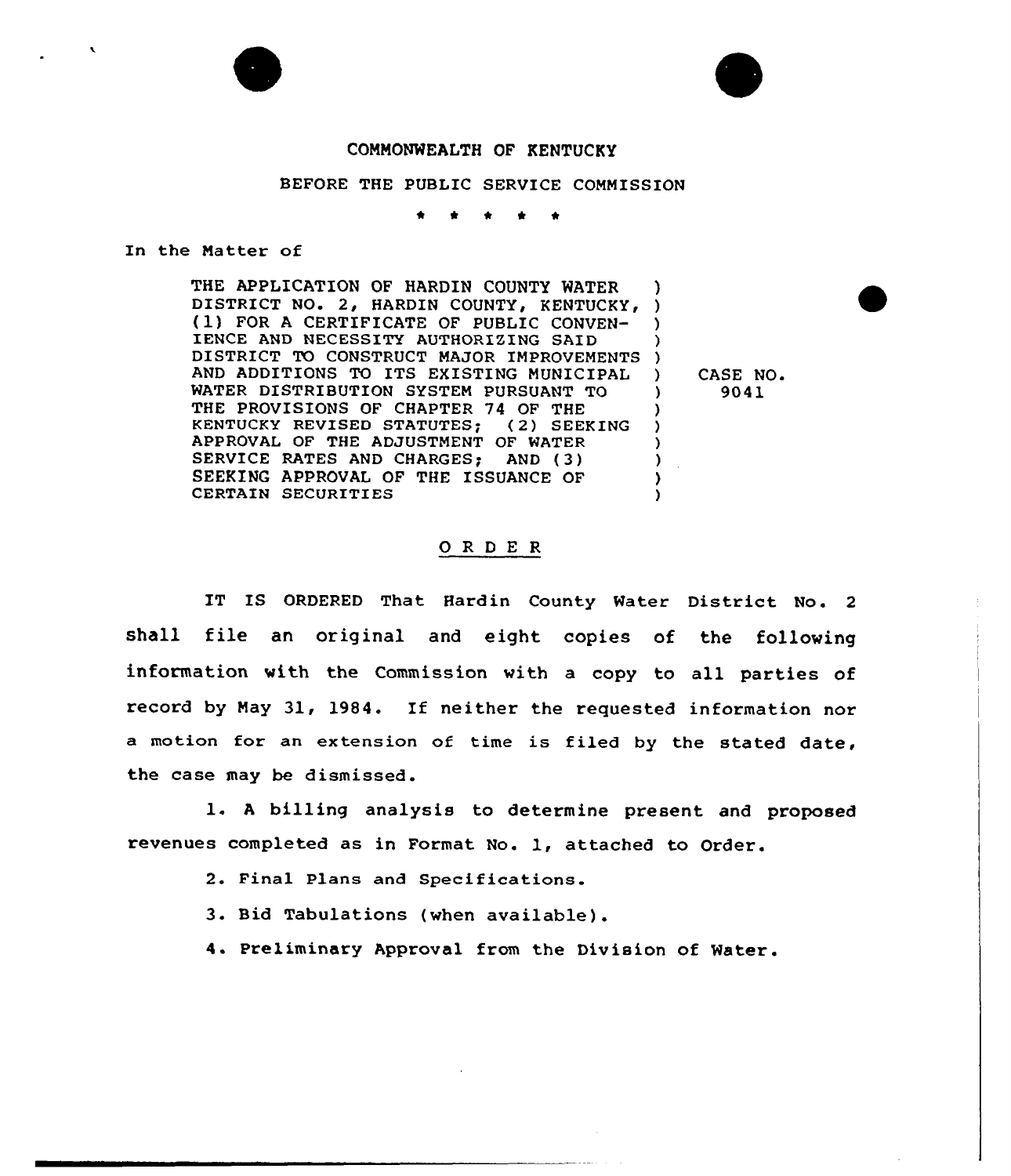



a conservative and accompany

Done at Frankfort, Kentucky, this 10th day of May, 1984.

PUBLIC SERVICE COMMISSION

ਦੇਸ਼ਿਕਟ ommission or'

ATTEST:

 $\omega_{\rm{max}}$ 

**Secretary**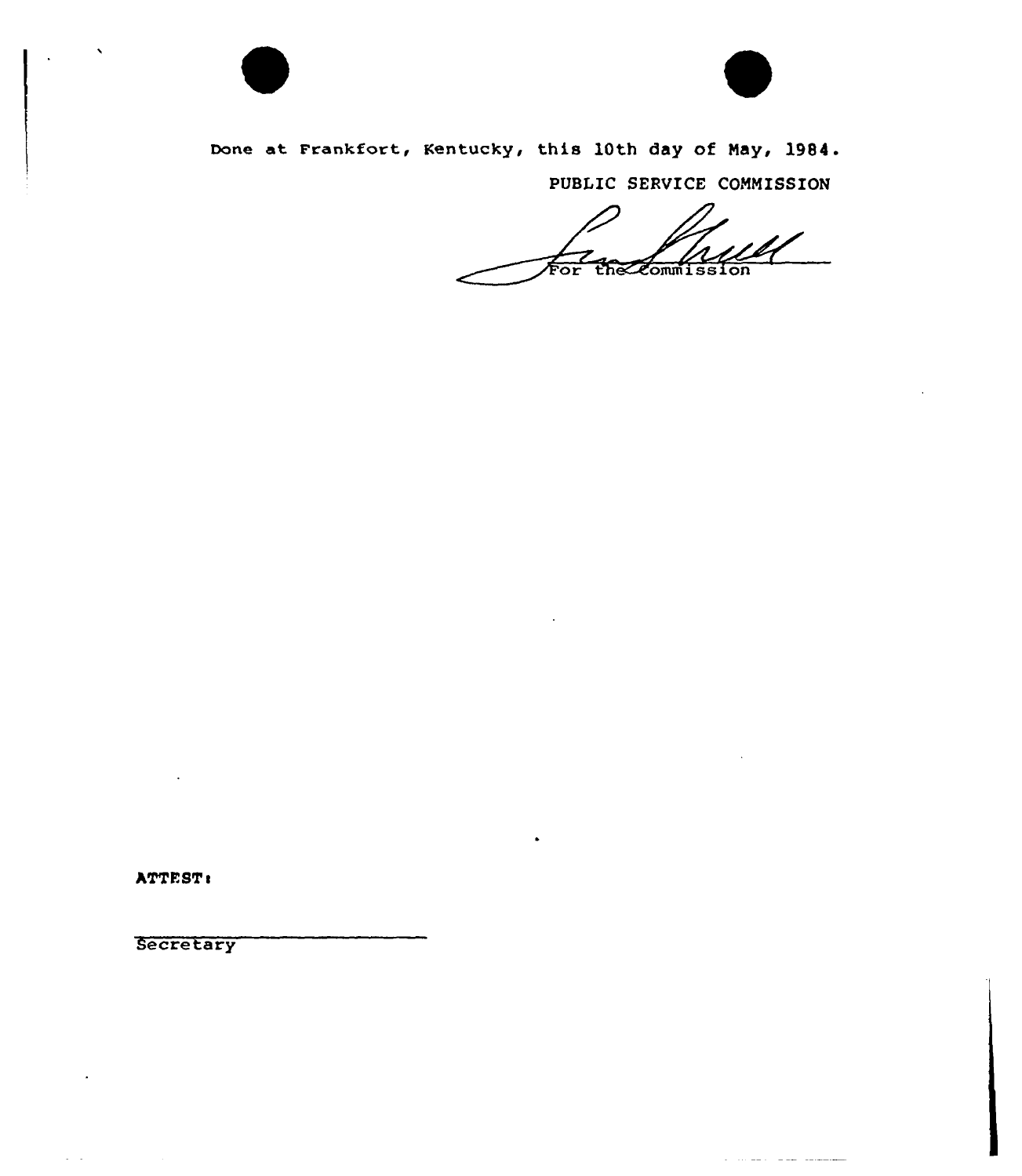

Format No. l Page <sup>1</sup> of 4

### Name of Utility

#### Case No.

## BILLING ANALYSIS

The billing analysis is the chart reflecting the usage by the customers as well as the revenue generated by a specific level of rates. <sup>A</sup> billing analysis of both the current and proposed rates is mandatory for analysis of this rate filing. The following is <sup>a</sup> step-by-step description which may be used to complete the billing<br>analysis. A completed sample of a billing analysis is also A completed sample of a billing analysis is also included. Although the sample reflects water usage, it is equally applicable for gas companies using a declining block rate design. This billing analysis is not intended for companies using a flat rate design.

a. Usage Table (Usage by Rate Increment)

Information needed to complete the usage table should be ob-<br>ed form the meter books or other available usage records. The tained form the meter books or other available usage records. usage table is used to spread total usage into the proper incremental rate step. Initial recording of usage should be in<br>100 gallon increments. Where there are only a few very large Where there are only a few very large users or contract customers, actual usage should be used. Usage between 0-100 gallons should be shown as 100, between 101-200 as 200, etc. The usages and customers are then combined for purposes of the usage table as follows:

Column No. 1 is the incremental step in the present or proposed rate schedule for which the analysis is being made. Column No. <sup>2</sup> is the number of bills in each incremental rate step. Column No. 3 is the total gallons used in each incremental rate<br>step. Column No.'s 4-9 are labeled to correspond to the Column No.'s  $4-9$  are labeled to correspond to the incremental rate steps shown in Column No. l and contains the actual number of gallons used in each incremental rate step.

Example for completing Usage Table is as follows:

Column No. <sup>1</sup> is incremental rate steps.

Columns No. 2 and 3 are completed by using information obtained from usage records.

Columns No.'s  $4-9$  are completed by the following steps: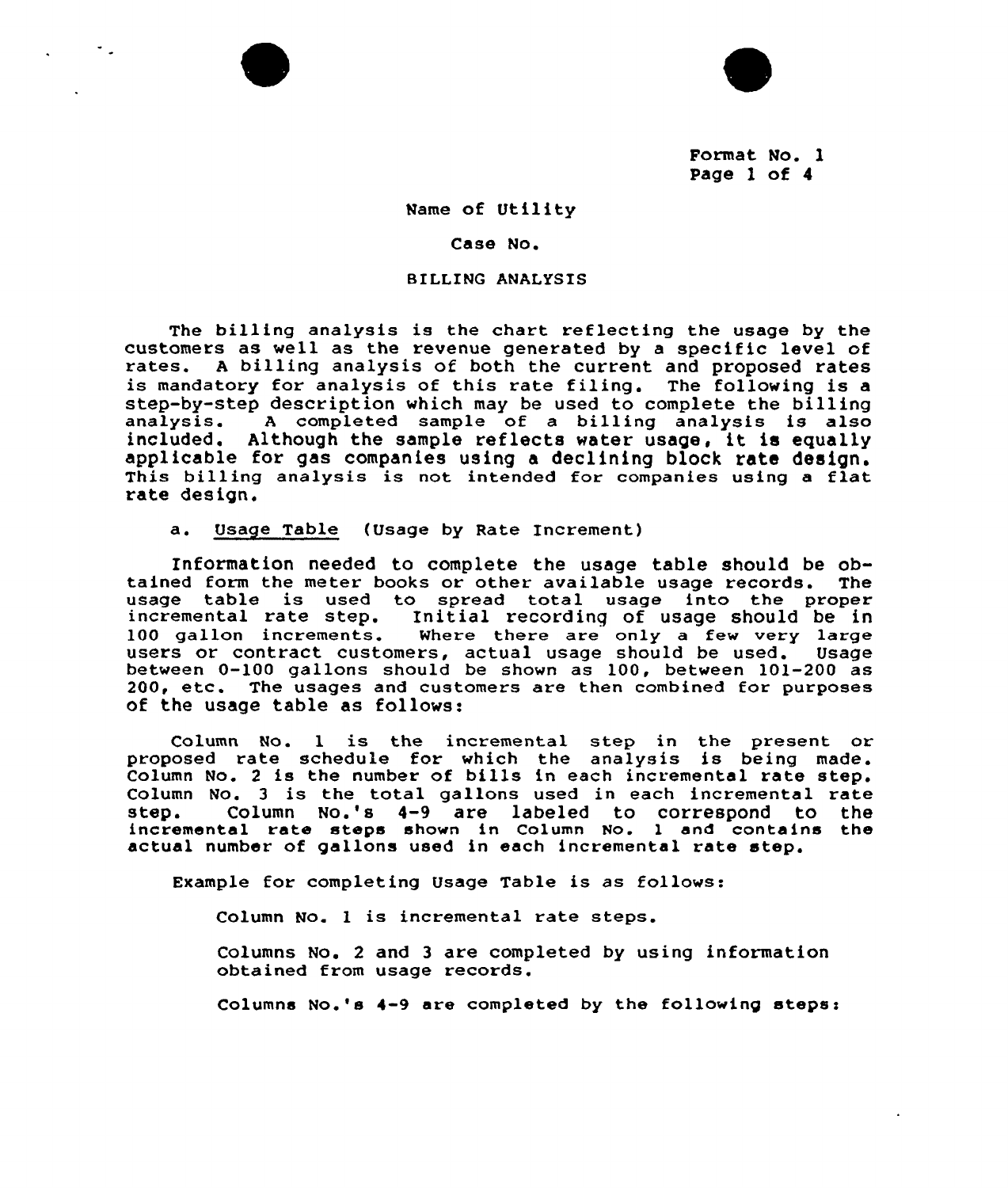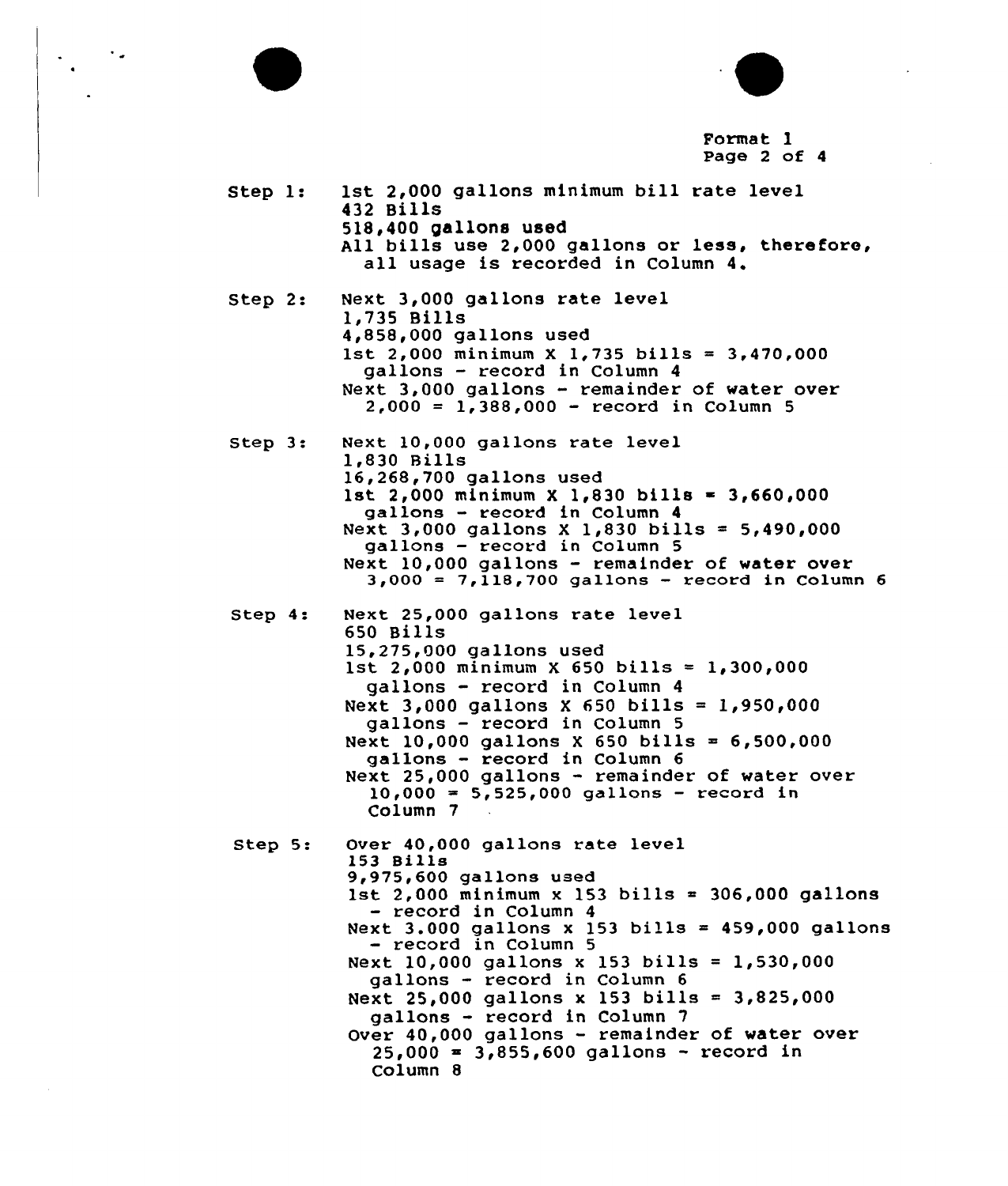



Format 1 Page 3 of 4

Step 6: Total each column for transfer to Revenue Table.

b. Revenue Table (Revenue by Rate Increment)

Revenue Table is used to determine the revenue produced from the Usage Table. Column No. 1 is the incremental rate steps in the rate schedule for which the analysis is being made. Column No. <sup>2</sup> indicates the total number of bills. Column No. <sup>3</sup> is the number of gallons accumulated in each rate increment (Totals from Columns 4, 5, 6, <sup>7</sup> and <sup>8</sup> of the above usage table). Column No. <sup>4</sup> is the rates to be used in determining revenue. Column No. 5 contains revenue produced.

Example for completing Revenue Table is as follows:

Complete Columns No. l, <sup>2</sup> and <sup>3</sup> using information from Usage Table.

Complete Column No. <sup>4</sup> using rates either present or proposed.

Column No. <sup>5</sup> is completed by first multiplying the bills times the minimum charge.

Then, starting with the second rate increment, multiply Column No. <sup>3</sup> by Column No. <sup>4</sup> and total.